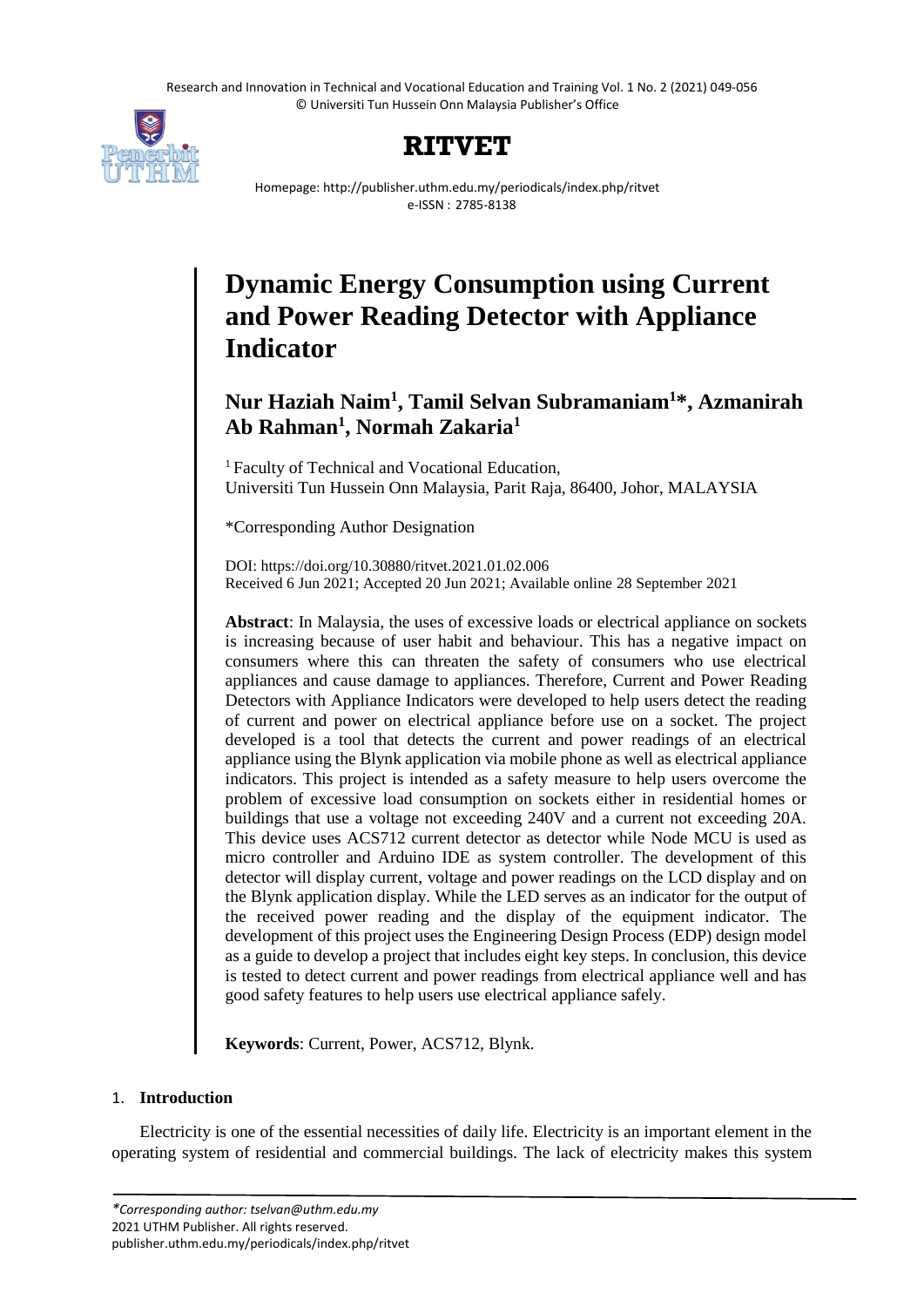unable to function and at the same time affects the activities of consumers and their needs. (Hussain, Ismail, Noh, 2013).

The electricity supply used by consumers is increasing from time to time. This is due to the load applied to the source of high electricity supply. The higher the electricity consumption, the higher the load borne on the power supply source. Excessive load applied to a source of energy supply can threaten safety and cause accidents. Safety is defined as the absence of danger, the absence of space that helps create an atmosphere of danger, a level of protection and conditions that do not involve risk (Isa, 2020).

Therefore, to ensure that consumers can manage electricity consumption properly and help consumers avoid accidents, a tool development is needed to detect the current and power readings required for an electrical appliance. Measures to emphasize safety against electrical hazards are needed to prevent accidents or injuries to consumers. If safety measures are not implemented, then accidents cannot be curbed properly.

#### 1.1 Background of study

Statistics on electricity consumption in Malaysia show that an increase occurs every year (Energy Commission, 2017). Table 1 shows the statistics of electric power consumption from 2015 to 2017.

| Type of Consumers | Electricity Consumption (Million Kwh) |          |          |  |  |
|-------------------|---------------------------------------|----------|----------|--|--|
|                   | 2015                                  | 2016     | 2017     |  |  |
| Residential       | 714.26                                | 744.50   | 914.83   |  |  |
| Commercial        | 974.56                                | 975.36   | 1,250.19 |  |  |
| Industrial        | 1,762.06                              | 1,770.10 | 2,298.99 |  |  |
| Agriculture       | 58.58                                 | 59.65    | 89.68    |  |  |
| Public Lighting   | 48.03                                 | 55.25    | 70.82    |  |  |
| Total             | 3,557.49                              | 3,604.86 | 4,624.51 |  |  |

#### **Table 1: Statistics of electricity consumption from 2015 to 2017**

 Based on Table 1, the statistics show an increase occurs each year from five different types of consumers namely residential, commercial, industrial, agricultural and public lighting. This increase occurs as a result of several causes such as incorrect use of electrical equipment, use of excessive load on sockets and use of additional sockets. Based on the causes, there are negative effects that arise as a result of the situation such as accidents, injuries, damage and others. This can threaten the safety of users (Sidek et al., 2017).

 One of the causes of excessive consumption of electrical energy is from the use of inappropriate electrical equipment. Most users, especially students and housewives, use excessive load on a socket. This is because the user does not know the value of the load that can be accommodated by a socket. Most users use more load than they should. For example, a user uses an additional socket on a socket where the socket can be used for certain equipment or loads only. The use of additional sockets to turn on many electrical appliances and uncontrollably inevitably leads to the occurrence of excess load current on the sockets which can result in accidents (Bin et al., 2016).

 In the meantime, another cause of excessive load on the socket is due to the use of electrical equipment that uses high power simultaneously on a socket. Among the electrical appliances that use high power are such as water heaters, rice cookers, refrigerators, burners, vacuum cleaners and so on. These devices require high power when operating. This situation can be identified, often occurs in residential houses, especially kitchen and room areas due to the limited socket facilities in the space. This causes users to use the equipment simultaneously on the same socket using additional sockets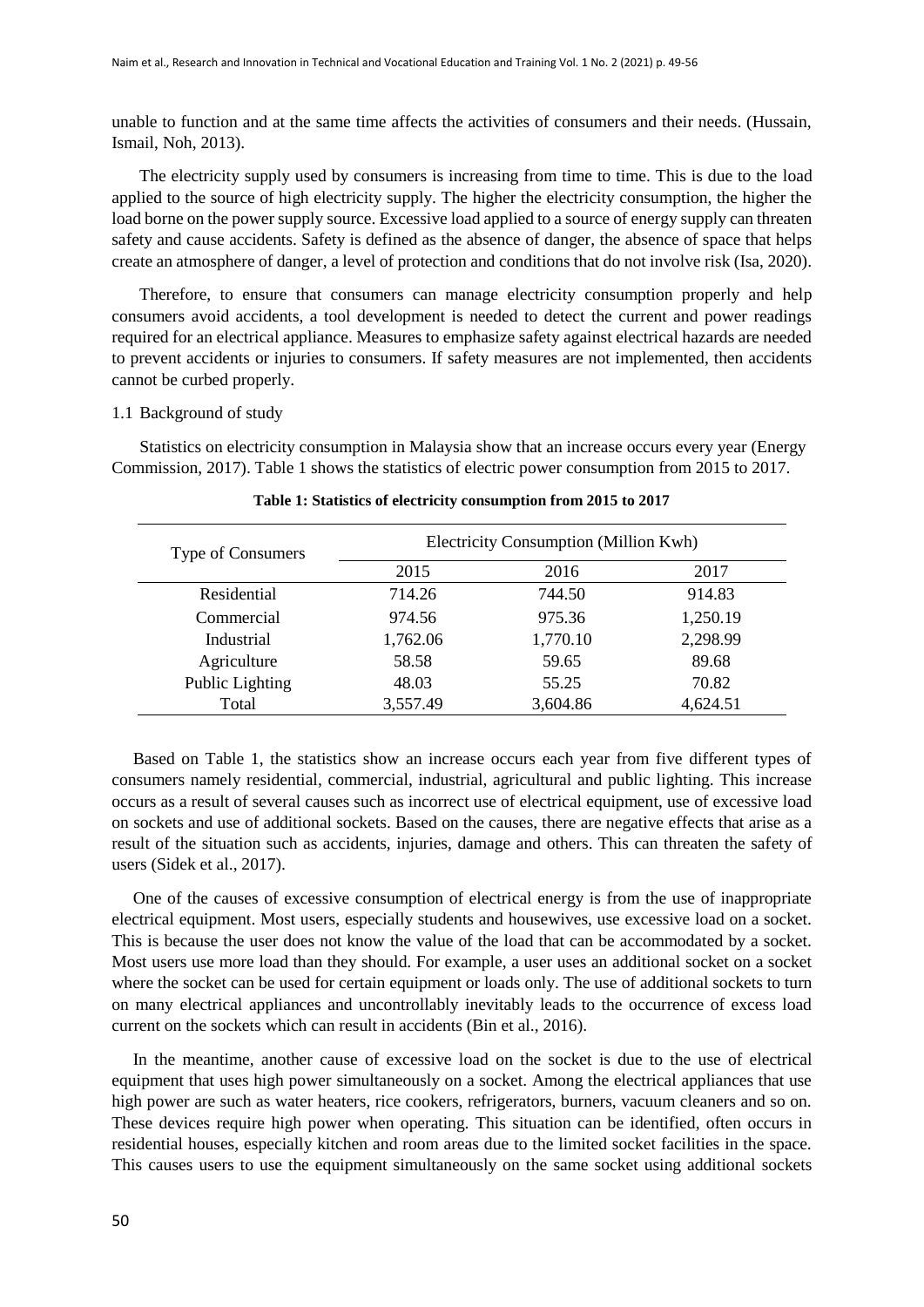when doing cooking and cleaning work. According to Hussain et al. (2013), this style of use of electrical equipment certainly opens-up more space for electrical accidents to occur in turn threatening life and property damage. This happens because the user does not know the amount of load that is the power required on an electrical equipment. So, the user uses electrical equipment without knowing the ability of the socket to accommodate the load (Anantama et al., 2020). Therefore, a project needs to be developed to help users read the value of the current used on an electrical equipment so that they can use the electrical equipment in the right way and avoid any accidents.

### 1.2 Problem of study

Based on the background of the study that have been discussed, there are several problems that can be researched and focused on in this project. Some of the problems discussed are related to the excess load current on the outlet socket causing electrical accidents. According to Berita Harian newspaper quote dated 10<sup>th</sup>-January 2016 entitled "Short circuit is like a silent killer" shows that overload is one of the 13 main causes of electrical failure that can cause fire (Mokhtar, 2017). This article had issued of fires that destroyed the second floor of the Intensive Care Unit of Sultanah Aminah Hospital Johor Bahru caused by electrical failure. This indicates that users do not follow the recommended safety measures so as not to use excessive electrical equipment on a socket. This is because consumers are unaware and not sensitive to the ability of a socket to accommodate the load value of electrical equipment. Therefore, a device needs to be developed which can help users make current and electrical power readings detector required for a device before using the device on a socket. In addition, accidents can be avoided when using the correct electrical equipment. The objectives of this project were to:

- i. develop current and power reading detector with appliance indicator.
- ii. analyse current and power reading detector with appliance indicator.
- iii. test the functionality of a current and power reading detector with appliance indicator.

#### **2. Methodology**

Engineering Design Process, (EDP) is a repetitive process used to guide in problem solving. This model is chosen because it is suitable for developing this project. This model has eight steps which is started with identify the problem and end with redesign (Hua, 2016). Each model shows different elements in the process. Figure 1 shows the engineering design process used for this project.

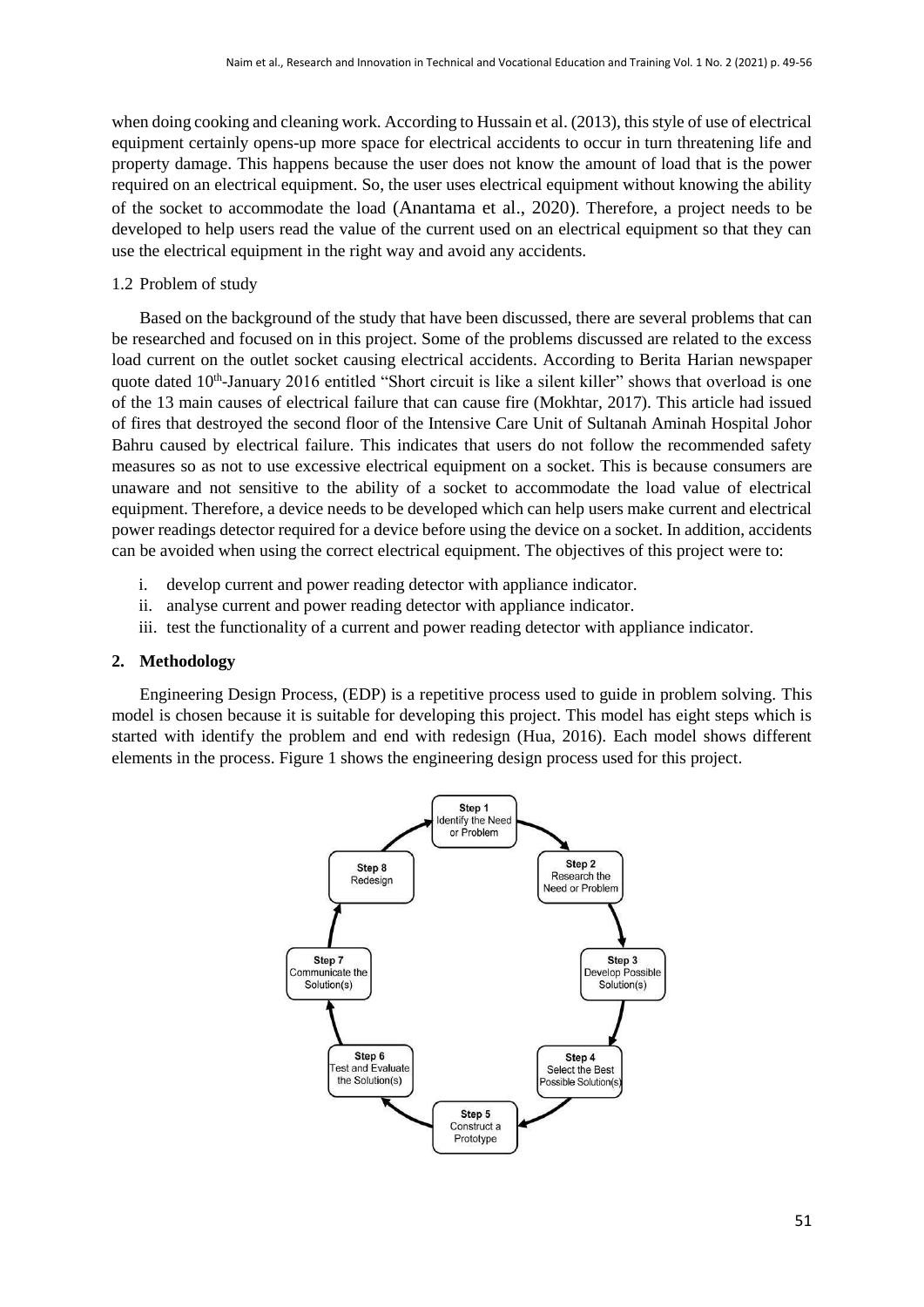#### **Figure 1: Engineering design process**

#### 2.1 Identify the problem

In this phase, the developer identified several problems based on research and observations of the environment and society covering the fields of electrical and electronics. Through these steps, the developer has clearly defined the problem. In the early stages, the problems obtained by the developers were somewhat less clear and vague. However, this problem can be focused by the developer through the information collected. As the key to problem solving, developers have translated the problem into a clear statement. Based on the statement, the focus or purpose of development can be determined. Based on observation, in this phase of EDP, identified problem was get problems that arise from situations that have happened to the community, namely accidents and damage while using electrical equipment due to the use of excessive load on the socket. Through this problem, the developer implements the next step which is to study the problem to be addressed with the development of a product.

#### 2.2 Research the problem

After the problem identification phase, the developer gathers the information that has been obtained for study in detail. Several questions were developed to obtain various additional information for use by the developer. Preliminary research is important to obtain a wider range of information to produce a good product. In this project, the problem faced by users is that they do not know the value of current and power used by electrical equipment to be accommodated by a socket. If the load installed on the socket exceeds the capacity of such a socket, then accidents and property damage occur. Therefore, the problem is studied more carefully to develop a solution to address the problem. At this stage, the title and objectives of the project begin to be constructed to set the exact focus or purpose of the study.

#### 2.3 Develop solution

The next phase is the solution construction phase. Through the information obtained based on the problem study and based on the set objectives, several solutions to the problem were constructed to help develop the project. This is done in a number of ways such as brainstorming ideas, questionnaires and based on past studies. Based on this phase, creativity can be developed, and innovative ideas can be generated. The developer lists the appropriate components to make the right and appropriate selection to develop the project. Among the proposed components are the Arduino UNO, Raspberry Pi, Node MCU and Current Sensor ACS712. Developers have built several types of circuits to be tested and selected according to the function of the circuit and the suitability of the objectives that have been set.

#### 2.4 Choose the solution

Once the solution construction is implemented, the developer needs to analyze the best solution method to develop a project. The developer ensures that the solution selection decision made is the best to produce a good project. Through this phase, the developer sets the right components to be used, the system and the design for developing the product. The developer has specified the use of the Node MCU component as a micro controller for the entire circuit. The MCU node was chosen over the Arduino UNO because the component also provides internet connection to the component compared to the Arduino UNO. The Arduino IDE software was selected as the system operating controller while the Blynk application was selected as the final product. This shows that this phase is important for developing a better and simpler project.

#### 2.5 Construct a prototype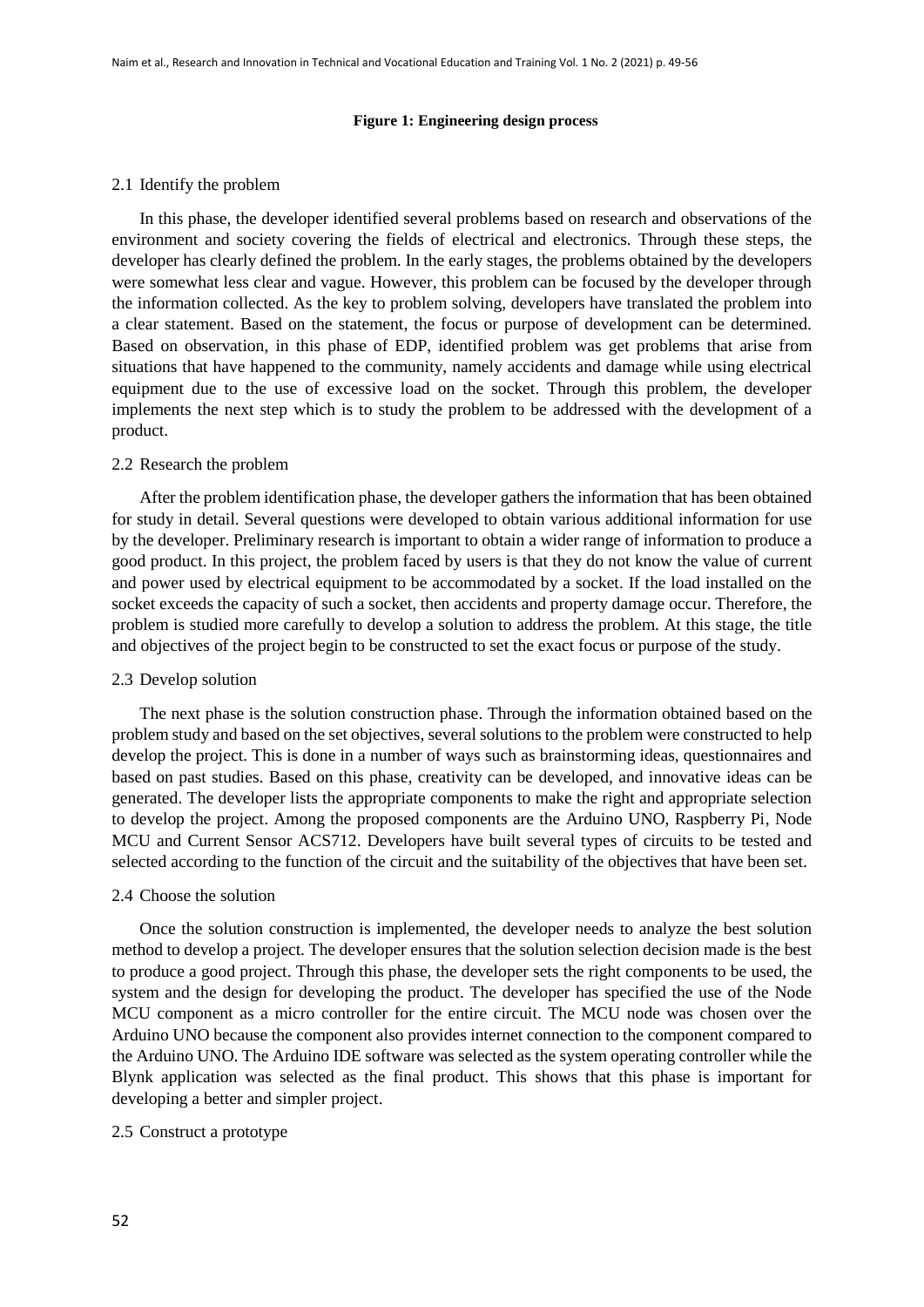Once the selection of the best solution has been determined, the developer performs prototype construction by designing the project based on the appropriate criteria. Among the criteria that need to be met are such as the tendency to innovation, creativity, originality of design, strength and marketability. The construction of the prototype aims to give an initial overview to the developer and to make an initial assessment in the next phase which is the testing and evaluation phase. The prototype building here for the developer is a test of the circuit that has been built and the application that has been developed. The operation of the circuit plays an important role in ensuring that the prototype works as planned. The developer has made the connection of the selected components to form a complete circuit which serves to measure the current and power readings on electrical equipment. In the meantime, the operation of the system is developed to complete the functions of the Current and Power Reading Detector and Equipment Indicators. Figure 2 shows the PCB layout for the current and power circuit of the project as the prototype in this project.



**Figure 2: PCB layout of the circuit**

# 2.6 Test and evaluate

After the completion of the prototype construction, the testing and evaluation phase was carried out. Developers do tests for hardware and software to test whether tools and applications work well or otherwise. Testing and evaluation are intended to ensure that the product produced can function properly according to the set plan. The focus of the developer's testing and evaluation is to test the current and power readings detected on electrical equipment through the detector circuit. Figure 3 show the current and power reading circuit of the project that had been tested. Readings for current and power are displayed on the display on the LCD and the Blynk app as output. Testing was performed on five types of electrical appliances, namely electric rice cookers, ovens, fans, water heaters and irons. At this stage, the constructed project is ensured to function properly before moving on to the next stage.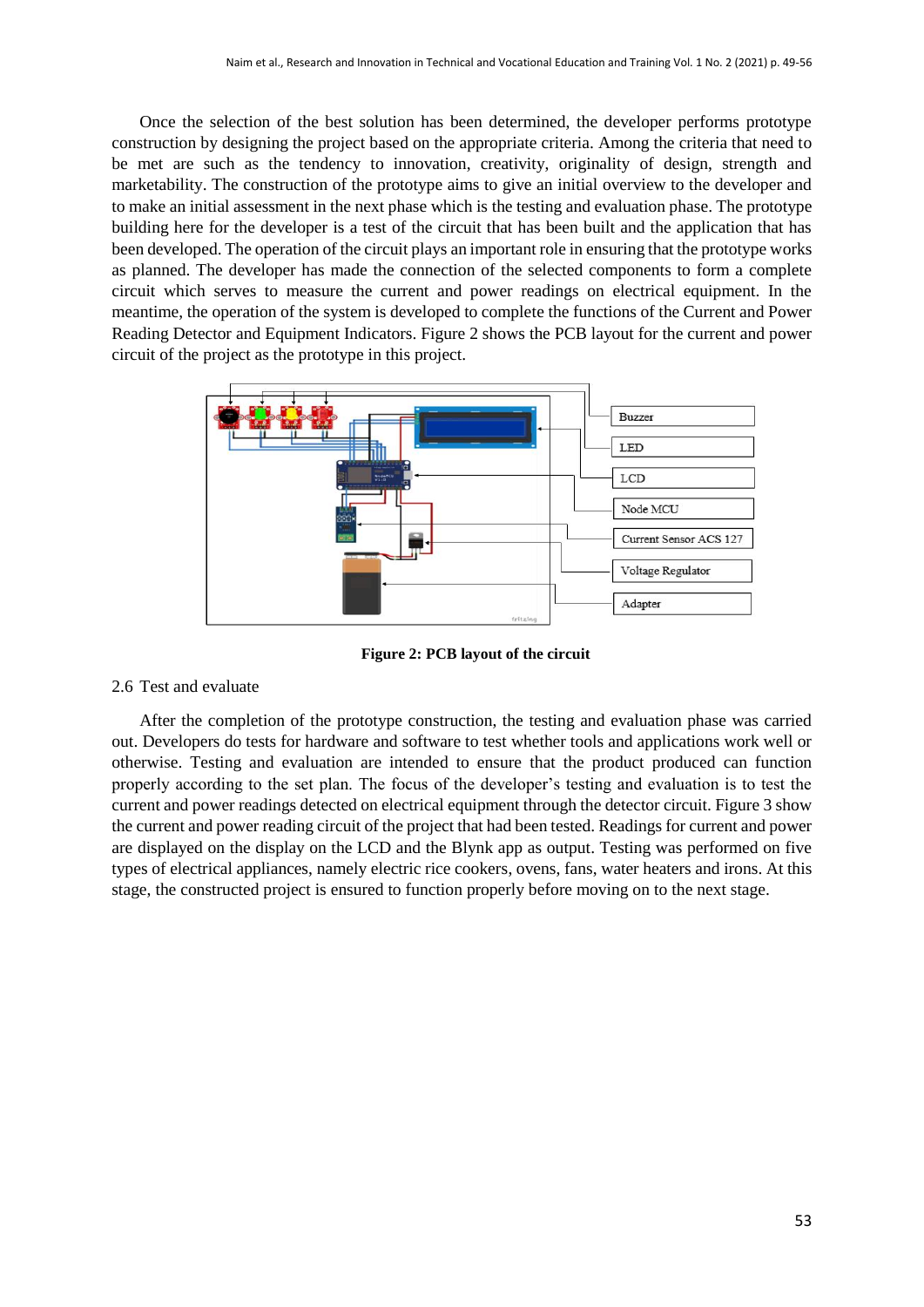

**Figure 3: The current and power reading circuit of the project**

### 2.7 Communicate the solution

Through the solution communication phase, prototypes that have been completed and tested and evaluated need to obtain expert views and validation to ensure that the product meets the set standards. Additionally, it aims to improve the prototype prior to the design reconstruction. This aims to ensure that the product will be built well and can function well as well as suitable and safe to use by users. The developer has sought feedback and suggestions for improvement from three experts or individuals who are skilled and knowledgeable in the field. The selected experts involved a university lecturer in the field of electricity, a vocational college lecturer in the field of electricity and the electronics industry. This phase is important before the final phase is carried out to complete the project development process

#### 2.8 Redesign or improvement

The final phase of the engineering development model is the redesign or improvement phase. Once testing and evaluation as well as solution communication is implemented, the developer implements the product redesign process based on evaluation, opinions and recommendations from experts. The product needs to be improved to ensure the final product produced in accordance with the set objectives and quality. Figure 4 and Figure 5 shows the final product of the project that had been produce by the developer.



**Figure 4: The current and power reading detector**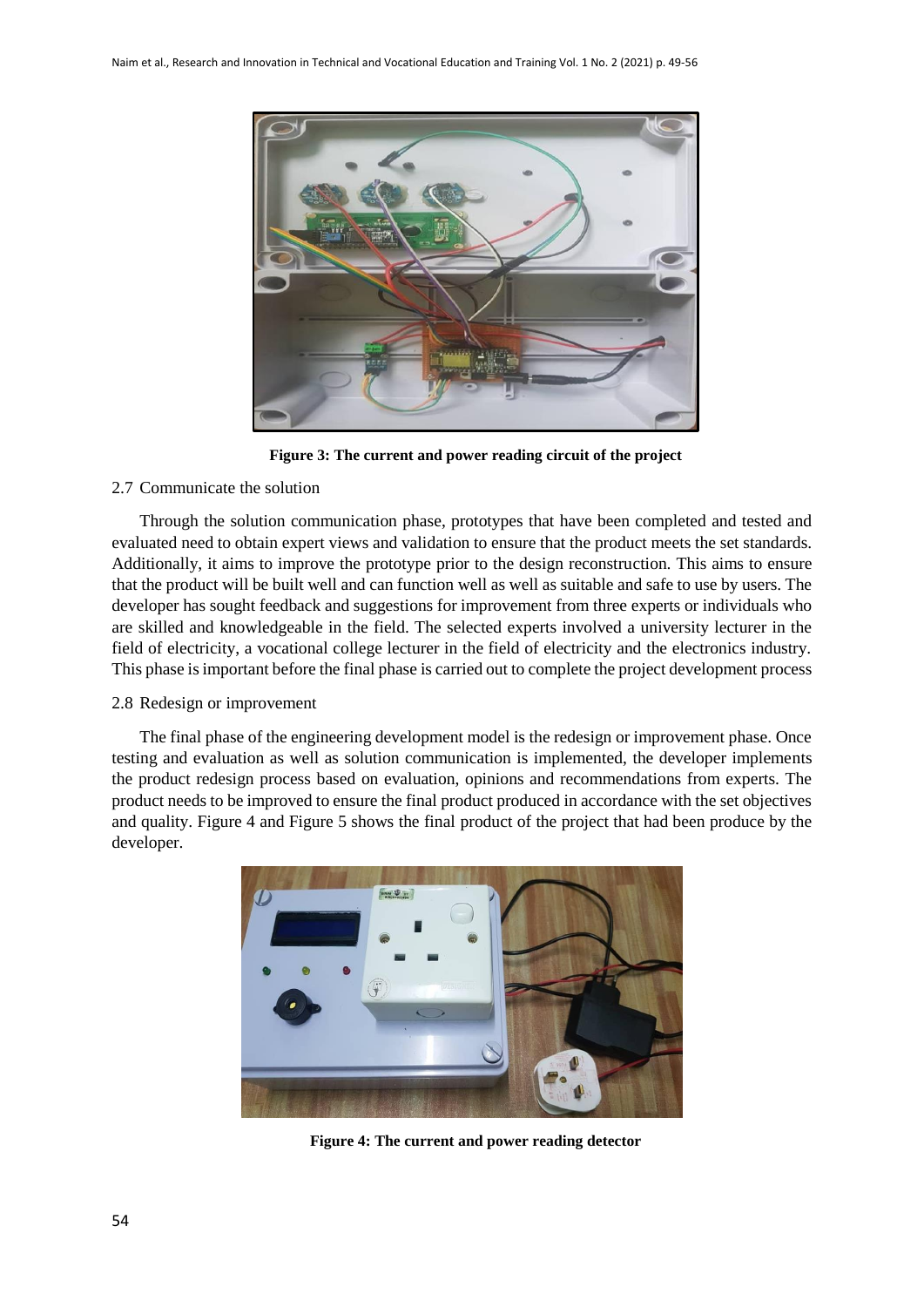| 1 +)<br>power monitor                                              |                               |
|--------------------------------------------------------------------|-------------------------------|
| <b>CURRENT</b><br>POWER                                            |                               |
| 0.000A<br>ن ر<br>100                                               | 0.000.<br>$\bullet$ .<br>5000 |
| <b>TERMINAL</b><br>Current: 0w - 500w<br>1. Portable Fan           |                               |
| 2.Refrigerator<br>3. Washing machine<br>4.Blender                  |                               |
| Current: 501w - 1500w<br>1.Rice Cooker<br>2. Hair Dryer<br>3. Iron |                               |
| Current: 1501w - 3000w<br>1.Water Heater                           |                               |
|                                                                    |                               |
|                                                                    |                               |
|                                                                    |                               |
|                                                                    |                               |

**Figure 5: The output of Blynk**

#### **3. Results and Discussion**

Tests are performed to test the current and power readings detected on five different types of electrical appliances. This is to ensure that the developed tool works properly. Testing is done in two attempts to get the average value for the device. Equivalent value calculations are measured on displays received from LCD and Blynk Applications.

|              |                |            |         |                                 |          |                           | Percentage % of |
|--------------|----------------|------------|---------|---------------------------------|----------|---------------------------|-----------------|
| Electrical   | <b>Test</b>    | <b>LCD</b> |         | Application of<br><b>B</b> lynk |          | reading similarity        |                 |
|              |                |            |         |                                 |          |                           | between LCD and |
| Appliance    |                |            |         |                                 |          | <b>Blynk</b> applications |                 |
|              |                | Current    | Power   | Current                         | Power    | Current                   | Power           |
|              |                | (A)        | (W)     | (A)                             | (W)      | $(A)$ %                   | $(W)$ %         |
| Rice Cooker  | 1              | 1.61       | 387.39  | 1.614                           | 387.387  | 99.75                     | 100             |
|              | $\overline{2}$ | 1.63       | 387.39  | 1.631                           | 387.387  | 99.94                     | 100             |
| Fan          | 1              | 0.17       | 40.31   | 0.168                           | 40.306   | 98.82                     | 99.99           |
|              | $\overline{2}$ | 0.17       | 40.31   | 0.168                           | 40.306   | 98.82                     | 99.99           |
| <b>Iron</b>  | 1              | 4.01       | 962.87  | 4.012                           | 962.869  | 99.99                     | 99.99           |
|              | $\overline{2}$ | 4.0        | 960.63  | 4.003                           | 960.630  | 99.92                     | 100             |
| Water Heater | 1              | 2.63       | 631.46  | 2.631                           | 631.463  | 99.96                     | 99.99           |
|              | $\overline{2}$ | 2.63       | 631.46  | 2.631                           | 631.463  | 99.96                     | 99.99           |
| Oven         | 1              | 5.40       | 1296.51 | 5.402                           | 1296.515 | 99.96                     | 99.99           |
|              | 2              | 5.40       | 1296.51 | 5.402                           | 1296.515 | 99.96                     | 99.99           |

| Table 2: The results testing on the Current and Power Reading Detector with Appliance Indicator |  |  |  |
|-------------------------------------------------------------------------------------------------|--|--|--|
|-------------------------------------------------------------------------------------------------|--|--|--|

Based on the table 2, the test shows that the project works well and can detect readings correctly. The display received on LCD and Blynk applications has a high percentage of similarity value which indicates that the readings received for both outputs are accurate.

#### **4. Conclusion**

In conclusion, the development of the Current and Power Reading Detectors with Appliance Indicator had achieved the objective as planned. In future, the development of this project can help the users to use the electrical appliance in a good way and to avoid from an accident or the damage of electrical appliance.